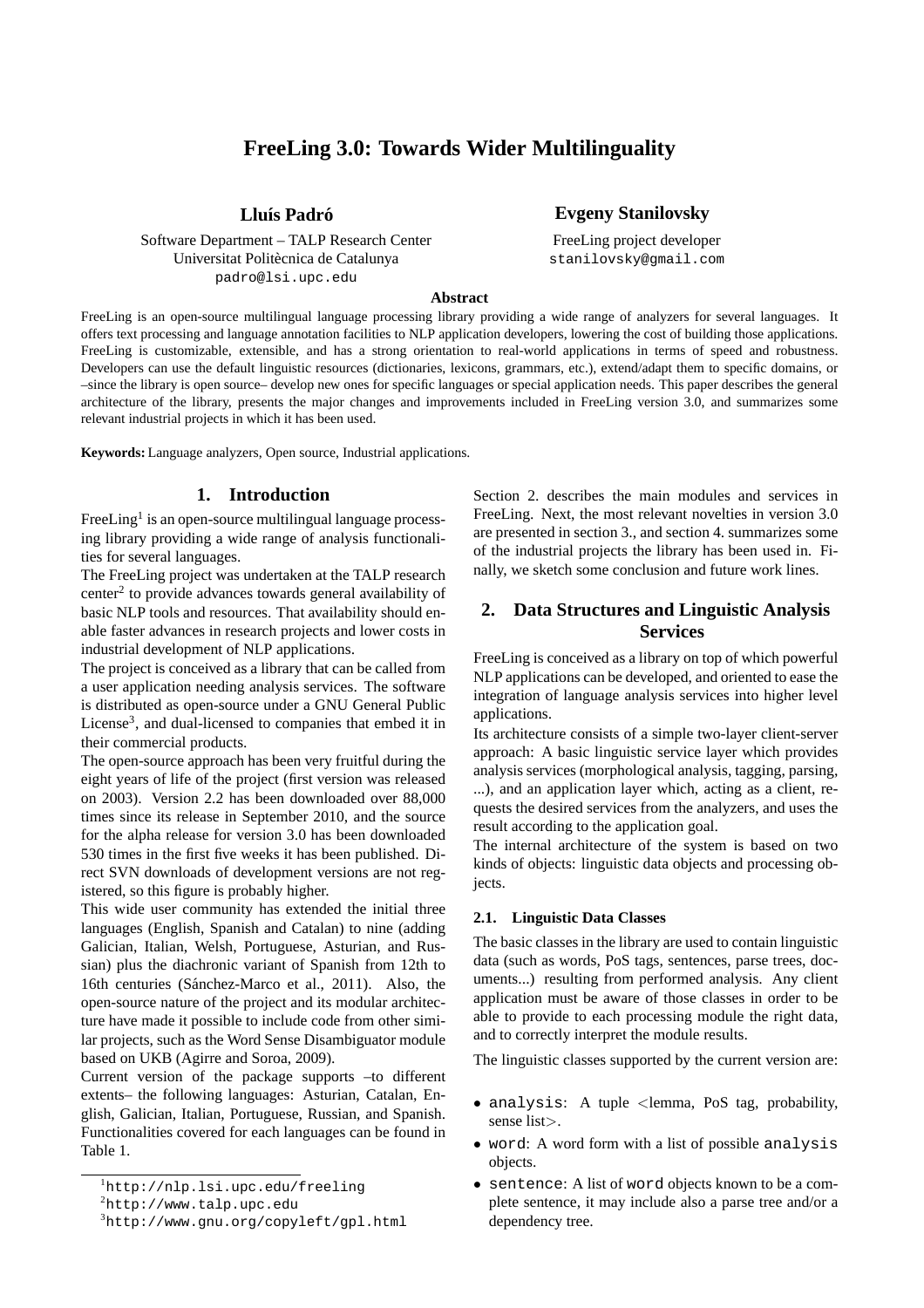|                              | as | ca | cy | en | es | gl | it | pt | ru |
|------------------------------|----|----|----|----|----|----|----|----|----|
| Tokenization                 | X  | X  | X  | X  | X  | X  | X  | X  | X  |
| Sentence splitting           | X  | X  | X  | X  | X  | X  | X  | X  | X  |
| Number detection             |    | X  |    | X  | X  | X  | X  | X  | X  |
| Date detection               |    | X  |    | X  | X  | X  |    | X  | X  |
| Morphological dictionary     | X  | X  | X  | X  | X  | X  | X  | X  | X  |
| Affix rules                  | X  | X  | X  | X  | X  | X  | X  | X  |    |
| Multiword detection          | X  | X  | X  | X  | X  | X  | X  | X  |    |
| Basic named entity detection | X  | X  | X  | X  | X  | X  | X  | X  | X  |
| B-I-O named entity detection |    |    |    | X  | X  | X  |    | X  |    |
| Named Entity Classification  |    |    |    | X  | X  | X  |    | X  |    |
| Quantity detection           |    | X  |    | X  | X  | X  |    | X  | X  |
| PoS tagging                  | X  | X  | X  | X  | X  | X  | X  | X  | X  |
| Phonetic encoding            |    |    |    | X  | X  |    |    |    |    |
| WN sense annotation          |    | X  |    | X  | X  |    |    |    |    |
| UKB sense disambiguation     |    | X  |    | X  | X  |    |    |    |    |
| Shallow parsing              | X  | X  |    | X  | X  | X  |    | X  |    |
| Full/dependency parsing      | X  | X  |    | X  | X  | X  |    |    |    |
| Co-reference resolution      |    |    |    |    | X  |    |    |    |    |

Table 1: Analysis services available for each language.

- paragraph: A list of sentence known to be an independent paragraph.
- document: A list of paragraph that form a complete document. It may contain also co-reference information about the entity mentions in the document.

Figure 1 presents a UML diagram with the linguistic data classes.

## **2.2. Processing Classes**

Apart from classes containing linguistic data, the library provides classes able to transform them, usually enriching the structures with additional information. Figure 3 shows an UML diagram with the processing classes described below:

Most processing classes are derived from an abstract class processor, and offer the same API (depicted in Figure 2). The API allows to analyze a sentence or a list of sentences, and obtain the results either as enrichment of the original data, or as a copy:

Only three modules do not follow this pattern: Those that are used early in the analysis chain and deal with plain text and lists of tokens before they are organized into sentences:

- lang ident: Language identifier. Receives plain text and returns a sorted list of pairs  $\langle$  language,probability $\rangle$ .
- tokenizer: Receives plain text and returns a list of word objects.
- splitter: Receives a list of word objects and returns a list of sentence objects.

All other modules are classes derived from processor, and offer the above described API:

• morfo: Receives a list of sentence and morphologically annotates each word of each sentence in the list. This class is actually a meta-module that applies a cascade of specialized processors (number detection, date/ time detection, multi-word detection, dictionary search,



Figure 1: Linguistic Data Classes in FreeLing-3.0.

etc.) each of which is in turn a processor derived class that can be called independently if needed. Available processors are:

**–** user map: User-defined regular expression matcher, that allows the direct assignation of pairs lemma/PoS to words matching certain patterns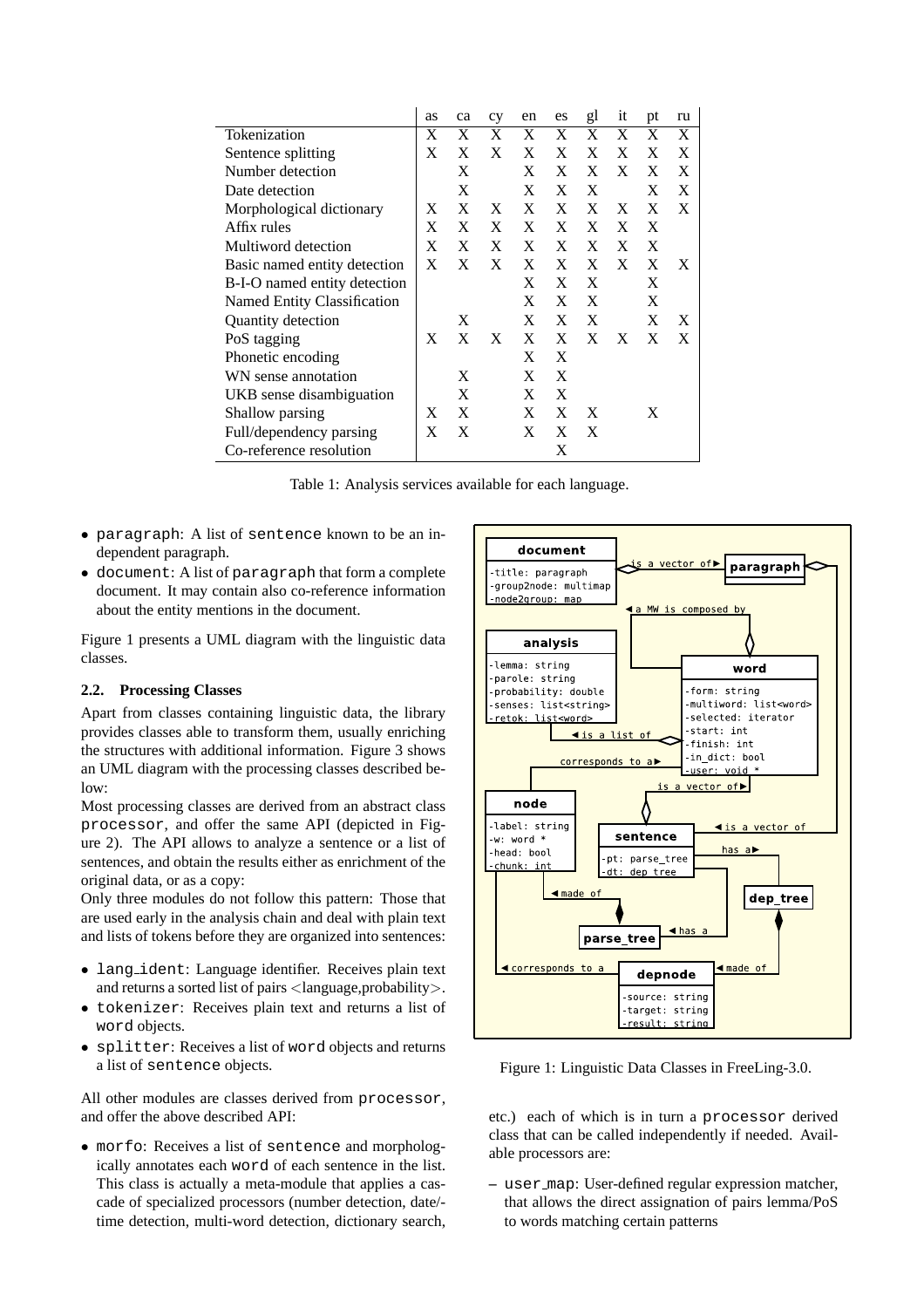```
class processor {
  public:
     / / / c o n s t r u c t o r
     processor();
     / / / d e s t r u c t o r
     virtual \tilde{p} processor(\} { };
     / / / a n a l y z e and e n r i c h s e n t e n c e
     virtual void analyze (sentence \&)=0;
     / / / a n a l y z e and e n r i c h s e n t e n c e s i n l i s t
     void analyze (std::list < sentence > \&);
     / / / a n a l y z e s e n t e n c e , r e t u r n e n r i c h e d copy
     s entence analyze (const sentence &);
     / / / a n a l y z e s e n t e n c e s i n l i s t , r e t u r n e n r i c h e d copy
     std::list<sentence> analyze(const std::list<sentence> &);
\};
```
Figure 2: API for processor abstract class.

- **–** locutions: Multiword recognizer.
- **–** dictionary: Dictionary look-up and suffix handling.
- **–** numbers: Numerical expressions recognizer.
- **–** dates: Date/time expressions recognizer.
- **–** quantities: Recognized for ratio and percentage expressions, physical magnitudes, and monetary amounts.
- **–** punts: Punctuation symbol annotator.
- **–** probabilities: Lexical probabilities annotator and unknown word handler.
- **–** ner: Proper noun recognizer. Two modules are provided for this task. A fast and simple pattern– matching module based on capitalization (which yields an accuracy near 90%), and a NE recognizer based on the CoNLL-2002 shared task winning system (Carreras et al., 2002), rather slower, but with an accuracy over 94%.
- tagger: Receives a list of sentence and disambiguates the PoS of each word in the given sentences. If the selected analysis carries retokenization information, the word may be split in two or more new words (e.g.  $del \rightarrow de +el$  in Spanish, or *isn't*  $\rightarrow$  *is+not* in English). FreeLing offers two PoS taggers with state-ofthe-art accuracy (97%-98%): One HMM–based tagger implemented following (Brants, 2000) and another based on relaxation labelling (Padró, 1998) which enables the combination of statistical and hand-written rules.
- NE classifier: Receives a list of sentence and classifies all word tagged as proper nouns in the given sentences. This module is based on the CoNLL-2002 shared task winning system (Carreras et al., 2002).
- Sense annotator: Receives a list of sentence and adds synset information to the selected analysis for each word.
- Word sense disambiguator: Receives a list of sentence and ranks the possible senses for for each word selected analysis in the given context. This module is a direct inclusion of the UKB project code (Agirre and Soroa, 2009).
- chunk parser: Receives a list of sentence and enriches each of them with a parse\_tree. This module consists of a chart parser, and is a reimplementation of (Atserias and Rodríguez, 1998).
- dependency parser: Receives a list of parsed sentence and enriches each of them with a dependency tree. This module uses a set of hand– written rules to build a dependency tree: First, completion rules are applied to transform the output of the chunk parser into a full parse tree. Then, the tree is converted to dependencies, and the functions are annotated. This module is an extension of that described in (Atserias et al., 2005).
- co-reference solver: Receives a document formed by parsed sentence and enriches it with coreference information. This module is based on the system proposed by (Soon et al., 2001).

## **3. What's new in FreeLing 3.0**

Version 3.0 presents some major changes that aim to make the tool more flexible, usable, and to ease its installation. These changes can be grouped in three main types: Changes related to multilingual support and extension, changes to the Machine-Learning based components of the library, and changes related to the engineering aspects of the project.

#### **3.1. Extending Multilingual Support**

The first relevant contribution to extending the coverage of FreeLing –with regard to the number and variety of languages it can process– is the development of linguistic data for morphological analyzer and PoS tagger for Spanish of 12th to 16th centuries (Sánchez-Marco et al., 2011). This work uses the default data for Spanish with appropriate adaptations and extensions to process the orthographic variations present in ancient Spanish. Also, a corpus to train the tagger has been developed, and the resulting tool was successfully used in a linguistic study about the evolution of the use of the verb *haber* (*to have*) (Sánchez-Marco and Evert, 2011; Sánchez-Marco, 2012)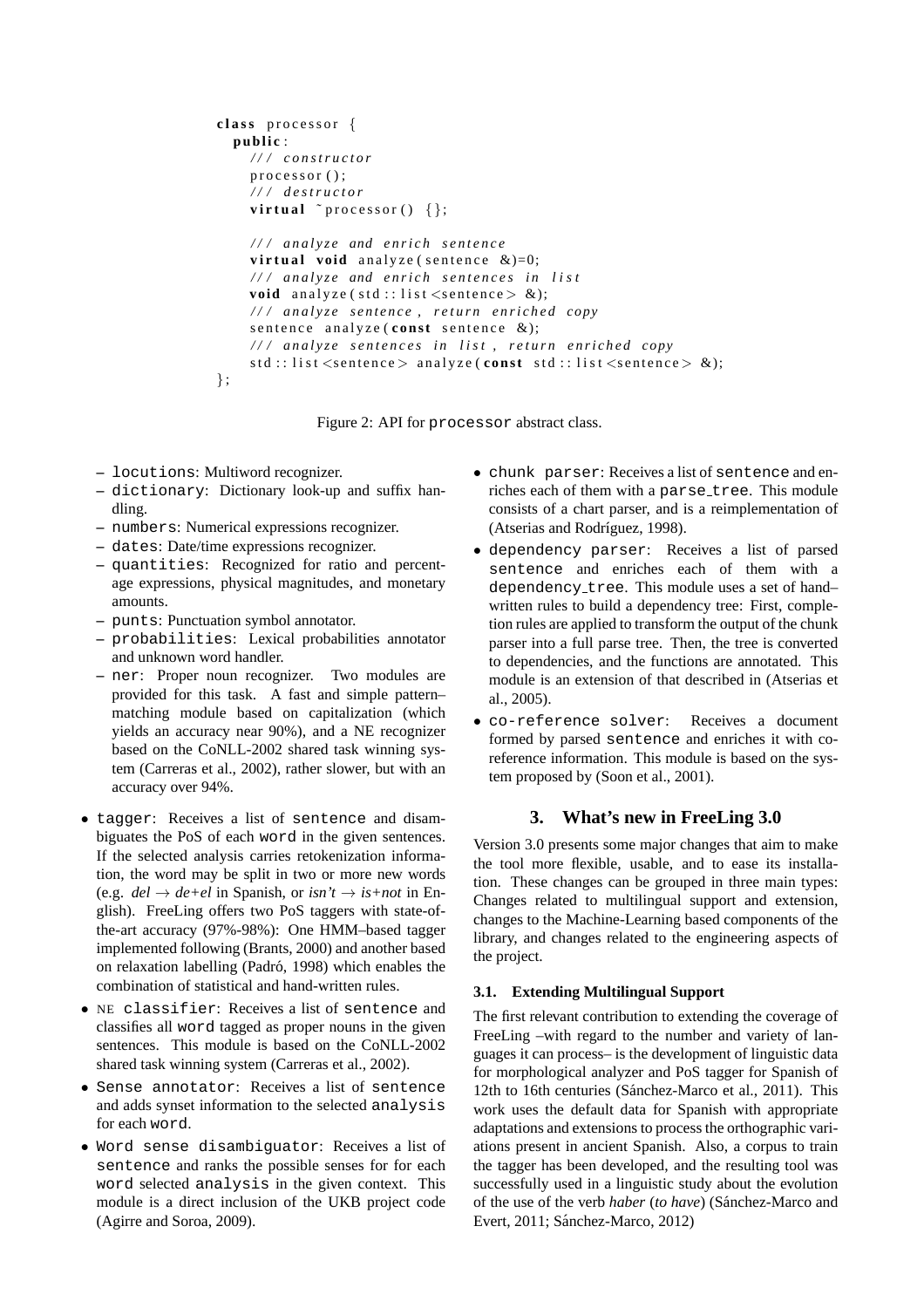

Figure 3: Processing classes in FreeLing-3.0.

Another modifications in FreeLing version 3.0 is the full support of Unicode (UTF8) character encodings. This is a major change, and one of the main reasons for the change of version number.

Previous FreeLing versions supported multiple languages, but the developer of the linguistic data for each language should take care of which encoding should be used, and of maintaining the consistency of the encoding for different resource files (lexicon, grammars, multiword lists, etc.) and configuration rules (e.g. regular expressions in tokenizer rules) according to the selected encoding. Also, since each language might use a different encoding, it was not easy to integrate a language identifier able to handle texts in different alphabets.

With the full support of UTF8 encodings, the same application may deal with texts in different languages and alphabets. This extension enabled several functionality improvements:

- A new module for language identification based on (Padró and Padró, 2004) has been integrated in the library.
- Ability to change the application locale to match the language of the processed text, even if it is different

from the default system locale configuration.

• The regular expressions used either in configuration files or hardwired in the code are now more expressive and easy since POSIX extensions can be used. For instance, the tokenizer regular expression to match a word made of alphabetical characters in Spanish used to be [A-Za-záéíióúüñÁÉÍiÓÚÜÑ]+, and now can be written as [[:alpha:]]+. Note that this same expression can be used to match an alphabetical word in any language or alphabet, just changing the current locale of the application.

The use of UTF8 encoding cleared the path for developers interested in adding support for languages with nonlatin alphabets. This is the case of Russian developers, who achieved a very complete morphological analyzer and a competitive PoS tagger that wouldn't have been possible in previous versions. Additionally, not only linguistic data has been provided for Russian, but also actual code for language-dependent modules such as number or date recognition.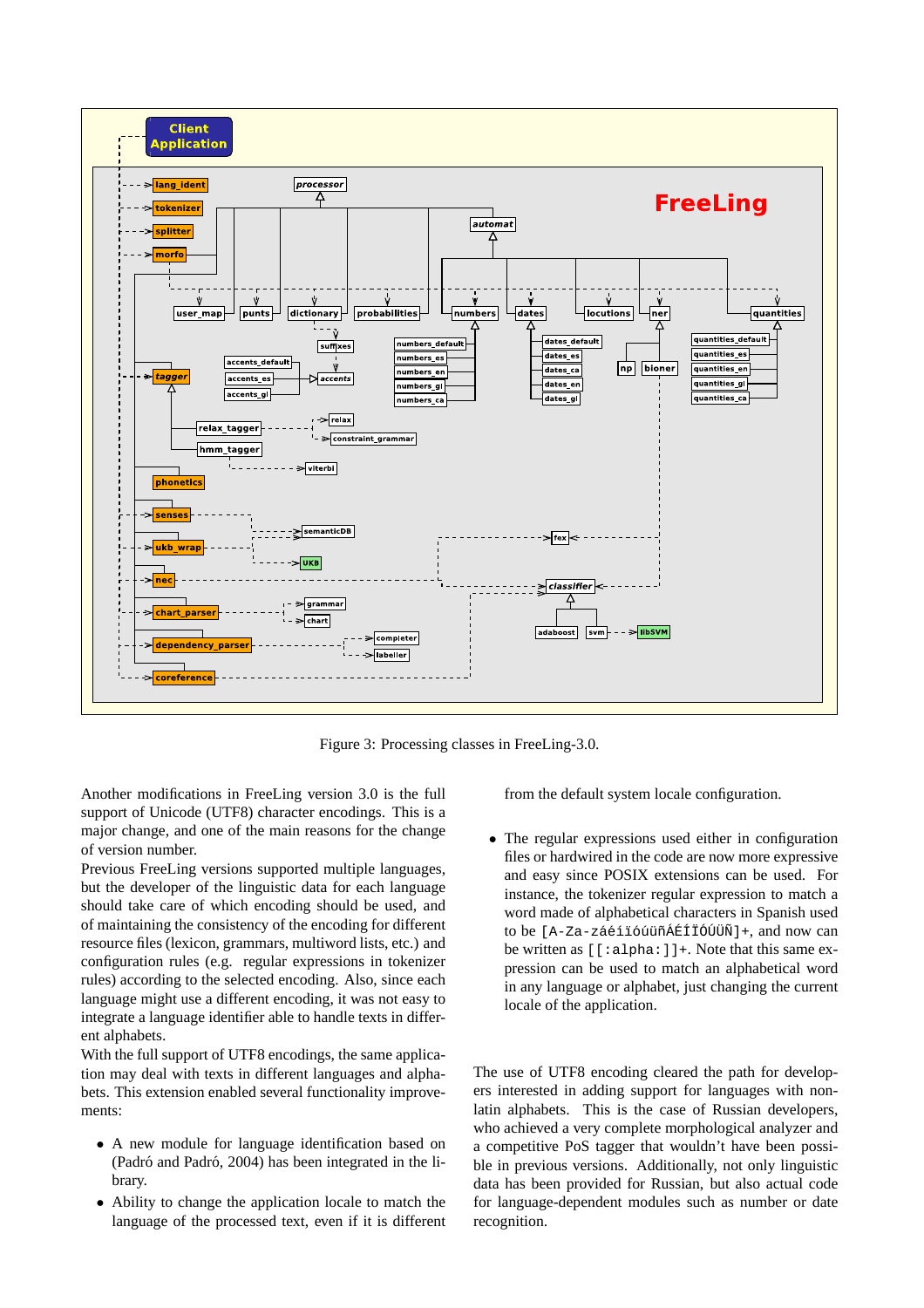#### **3.2. Improving Machine-Learning Based Modules**

Another major change in FreeLing 3.0 architecture is the organization and content of the Machine Learning modules: The feature extraction engine, and the learning/classification algorithms themselves.

In previous versions, those functionalities were provided by two libraries external to FreeLing: Omlet&Fries<sup>4</sup>. In version 3.0 the code for *Omlet* library is included in the FreeLing package, which provides a clearer code organization, and a reduction in the number of dependencies easing installation process.

The feature extraction module that used to be provided by *Fries* library has been completely rewritten, providing a clearer formalism for extraction rules and a more flexible API for those developers wishing to include their own feature functions. Also, the repertoire of available ML algorithms has been extended with Support Vector Machines (SVM), thanks to the open-source project libSVM (Chang and Lin, 2011). The libSVM code has been integrated with FreeLing under a common wrapper with the other existing classifiers. This integration has the additional advantage of avoiding the addition of a new item to the list of dependencies needed to build and install FreeLing.

Finally, the Named Entity Recognition and Classification modules have been retrained using the new architecture. Machine-learning based NE detection and classification are now available for Spanish, English, Galician, and Portuguese. Both AdaBoost and SVM models are provided for the former two, and just AdaBoost models for the later.

## **3.3. Technical Modifications**

The third type of changes on FreeLing library are technical issues related to the external dependency organization, the porting to platforms other than Linux, and the use of FreeLing in server mode.

## **3.3.1. External Dependencies**

One important aspect of these engineering modifications is the management of the external library dependencies required by FreeLing. This is a main reason –together with the change to Unicode encodings described above– for the major version number upgrade.

An important effort has been made in the direction of reducing and simplifying the dependency list, in order to ease building and installation of the library, as well as its dual licensing.

The dependencies of the previous versions were:

- BerkeleyDB For fast access to on-disk dictionary files.
- PCRE Regular Expression management.
- libcfg+ Option management for main program analyzer.
- Omlet&Fries Machine Learning modules (discussed above).

BerkeleyDB is no longer used: Dictionaries are loaded into RAM in either prefix trees or STL map structures. Time performance is roughly the same, and the increase in memory consumption does not pose any problem to a modern machine. Moreover, the greater simplicity in installation (less dependencies, no dictionary indexing needed at installation time), and in dictionary management (no reindexing needed after modifying a dictionary) pays off this small cost.

PCRE and libcfg+ are no longer used either: The functionalities related to regular expressions and configuration options have been transferred to *boost* C++ libraries<sup>5</sup>. This has two advantages: Dependencies are unified under a single provider, and installation is easier since libboost is part of all Linux distributions.

## **3.3.2. MS-Windows Compilation**

Using FreeLing under MS-Windows used to be a difficult enterprise. Emulators or cross-compilers such as MinGW<sup>6</sup> or CygWin<sup>7</sup> had to be used, and the obtained results were not always easily integrable in a MS-Windows application. All C++ code in version 3.0 has been adapted to be compiled by MS-Visual C++. Project files are provided for that environment, greatly simplifying the building and use of FreeLing in MS-Windows, since obtained binaries are native libraries for that system.

## **3.3.3. Improved Server Mode**

Finally, a minor technical improvement is the multiclient ability that the analyzer demonstration program presents in the new version.

In previous versions, the server was conceived as a mean to avoid repeatedly initializing the analysis modules if many small files had to be processed. For that, all client requests were served sequentially, with the consequent inefficiency if many clients were to be used simultaneously.

In the new version, the code follows a standard Linux server architecture: A *dispatcher* process waits for client requests listening in a socket. When a client connection is established, the dispatcher forks a new *worker* process that will take care of the client, while the dispatcher returns to listen for new incoming requests.

This makes it possible to use FreeLing in parallel processing (e.g. to process huge amounts of text in a multiprocessor machine, or to use it as a server in a multiuser web application), which was not possible in the previous versions. The server mode in previous versions was devised only as a mean to avoid repeated start-ups if many small files had to be processed, and all client request were attended sequentially by the same server.

Nevertheless, the new server doesn't currently limit the maximum number of connected clients, nor has a queue for waiting requests. Thus, applications with a potentially massive amount of clients should adapt the server code to safely handle a pending request queue.

## **3.4. Other improvements**

Other interesting improvement that can be found in FreeLing 3.0 are the following:

<sup>4</sup>http://nlp.lsi.upc.edu/omlet+fries

<sup>5</sup>http://www.boost.org

<sup>6</sup>http://www.mingw.org

 $7$ http://www.cygwin.com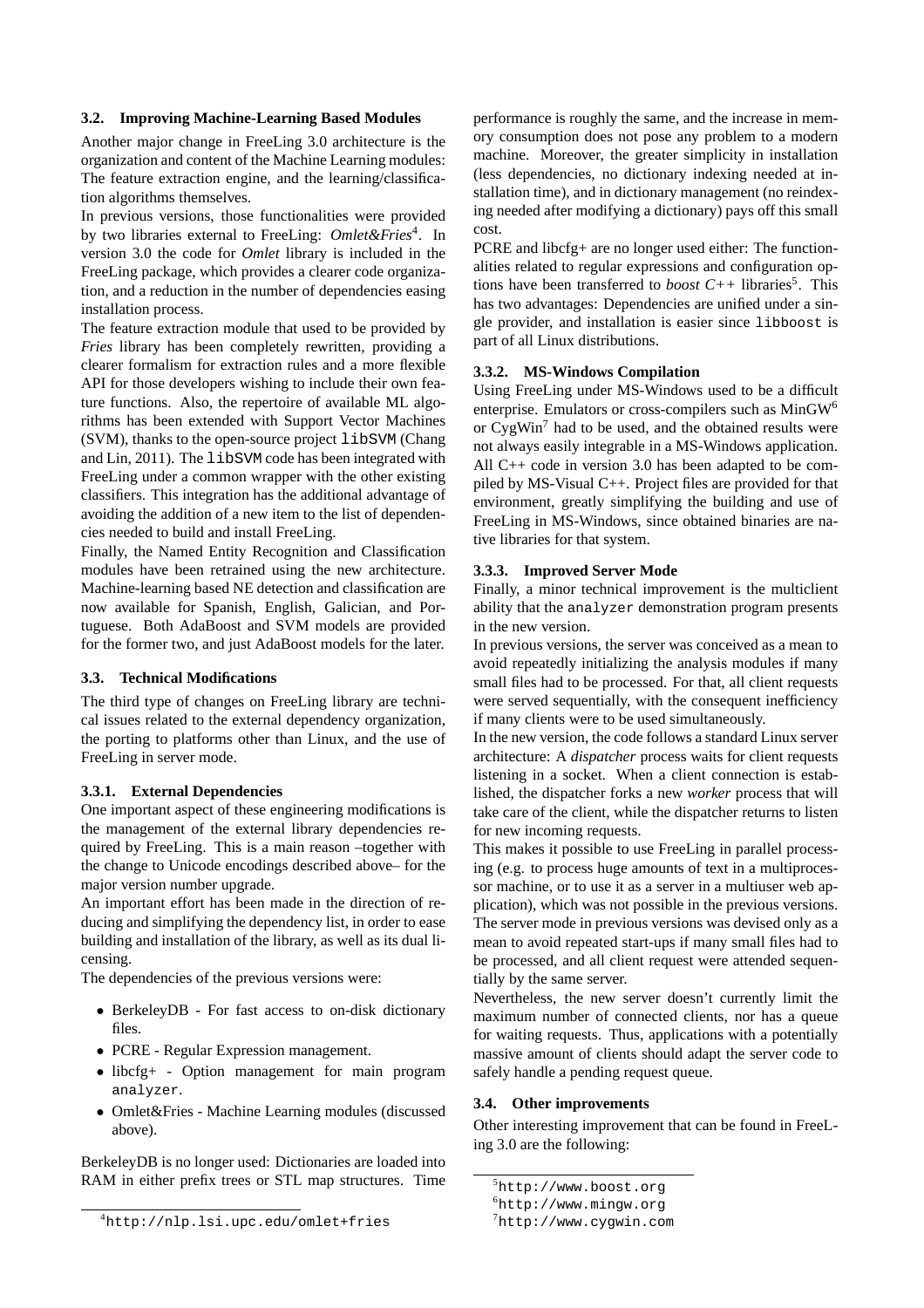• *UserMap*: A new module that enables the user to define a set of regular expressions and assign to each of them a pair  $\leq$  lemma, PoS $>$  to be assigned to words/tokens matching the pattern. The goal of this module is to ease the application developer the specific treatment of cases not covered by the other library modules. For instance, an application processing *Twitter* posts could require annotating as proper nouns the tokens matching the pattern @name. Instead of re-training the NE recognizer, one can simply add an ad-hoc rule:

@[a-z][a-z0-9]\* \$\$ NP00000

that will detect those tokens and assign them their own form as lemma, plus NP00000 as PoS.

- *Forbidden trigrams*: The HMM-based tagger performs smoothing on transition probabilities, in order to accept unobserved combinations. This smoothing allocates some probability mass for any unobserved trigram, even for linguistically impossible ones (e.g. as a determiner followed by a finite verb form, or an Spanish auxiliary *have* followed by something other than a participle). such cases may be explicitly listed in the tagger model file, excluding them from the smoothing process and forcing their probability to be zero, therefore reducing the error rate of the tagger.
- *General* NER *module*: Named Entity Recognition modules have been wrapped under a factory class ner. Depending on the options specified in the configuration file, either a basic np recognizer or a ML–based bioner module is instantiated, transparently for the calling application-
- *Flexible Semantic Database*: Class semanticDB handles access to sense repository for any module requiring access to such data (e.g. senses and ukb\_wrap). This class is now capable of accepting sense mapping rules that enable to bridge between criteria and PoS tags used in morphological dictionary and those used in the sense repository. For instance, one can state the following configuration:

<WNposMap> N n L J a L R r L V v L VBG a F </WNposMap>

This will cause that for words with PoS starting with N the lemma (L) is searched in the sense repository (Word-Net in this case) with PoS n. For words with PoS starting with  $J$  the lemma is searched with PoS  $a$ , etc. The last rule states that for words with PoS VBG, their form (F) is also looked up with PoS a.

With this last rule we can achieve that a word like *falling*, which does not appear in the morphological dictionary as adjective, but it does in WordNet, is assigned the existing adjective senses in addition to those corresponding to verb *to fall*.

• *Phonetics*: Another new service in FreeLing is the phonetic codification of a word. This module uses a transcription rule file that translate the text to its encoding in SAMPA *de-facto* standard notation<sup>8</sup>. It is also able to use a whole-word transcription dictionary for exceptions o for languages –such as English or Russian– with a highly irregular ortography.

# **4. Some projects using FreeLing**

Alpha releases for FreeLing 3.0 are available in the project web page. The latest development version is also downloadable from project SVN. Version 3.0 has already been used in several industrial projects, of which we briefly summarize the most relevant:

- Ruby Reader: iPhone app that helps Japanese speakers to understand English texts. Developed by CA Mobile (http://www.camobile.com).
- Vi-Clone: Impressive virtual assistants for corporate web pages. Some FreeLing components are being integrated in the dialog system. Vi-Clone is funding the development of the spell correction module which will enable FreeLing to process user dialog utterances in non-standard writing. http://www.vi-clone.com.
- TextToSign: Translator from Spanish text to sign language, which uses FreeLing for text processing. http://www.textosign.es.
- Dixio: Intelligent dictionary able to help the reader of a text providing contextualized definitions. Developed by Semantix (http://www.semantix.com).
- Aport News: News portal using FreeLing as a preprocessor to enrich Russian text. The annotations are used in news classification and clustering tasks (http://news.aport.ru).

## **5. Conclusions and Further Work**

We have presented the main improvement and changes undertaken in FreeLing version 3.0, and some industrial projects it has been used in.

Thanks to this changes, and to the active community around this project, we expect to continue improving the number of supported languages, the provided functionalities, and the usability of these analyzers in industrial NLP applications. One of the most interest-awakening work lines is the inclusion of a spelling correction module, which –as a part of a robust analysis chain– will constitute a keystone for the development of applications targeting non-standard texts such as Internet chats, forums, micro-blogs, etc.

Other engineering–related improvement could be the development of thread–based processors, so each module can be run in a different thread, thus taking advantage of the parallel processing capabilities of modern computers.

Finally, we are considering using  $FOMA<sup>9</sup>$  finite–state engine to replace date, number, and quantities recognition modules, which are the only language dependent C++ code in FreeLing. This step would mean the complete independence of FreeLing code and linguistic data, and ease the

 ${}^{8}$ http://www.phon.ucl.ac.uk/home/sampa  $^{9}$ http://code.google.com/p/foma/